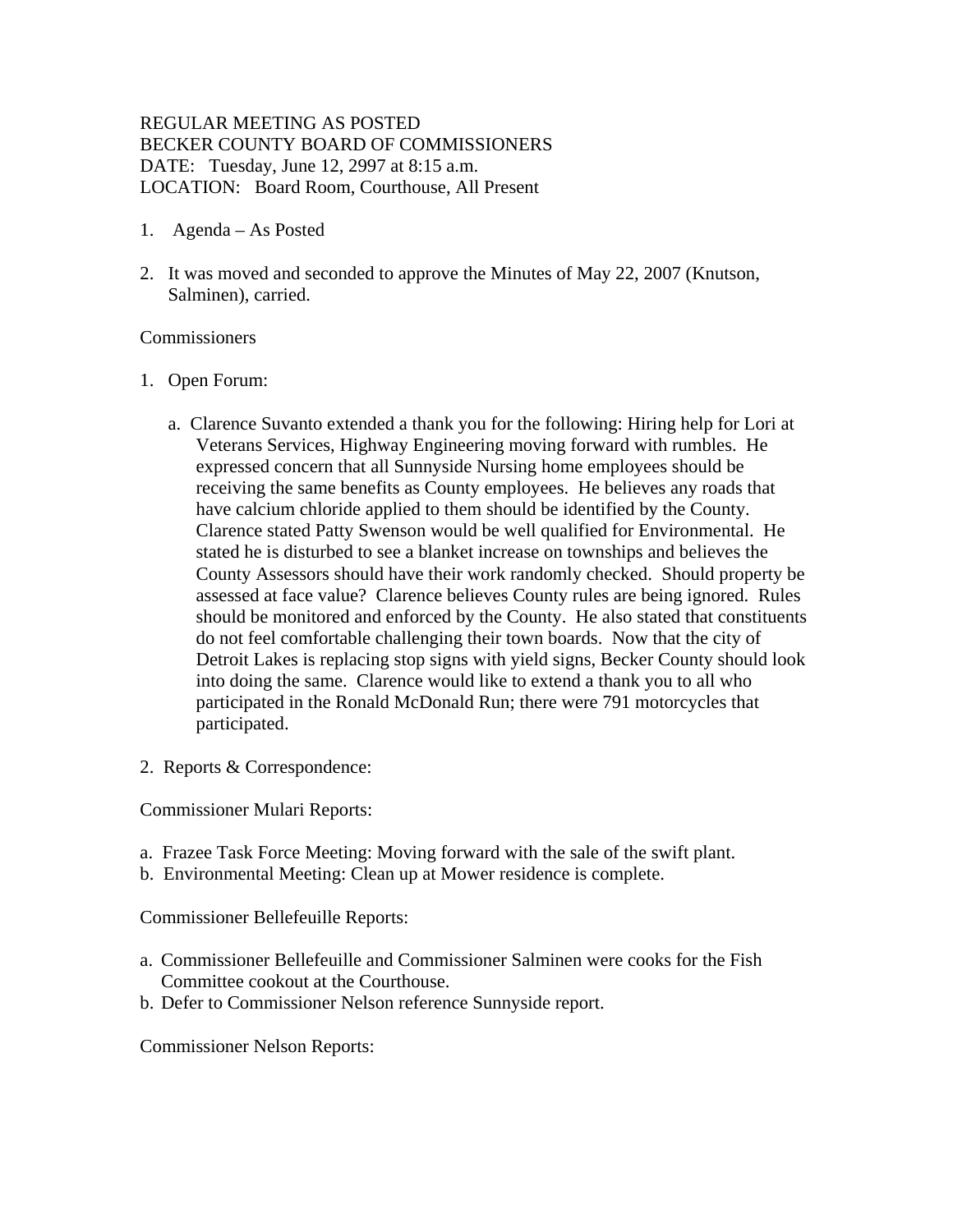- a. Proposed a statement for Environmental; single point collection is very expensive so Steve is investigating sharing collection with Ottertail County.
- b. Sunnyside meeting: A Administrator has not been selected.

Commissioner Salminen Reports:

a. AMC meeting in Fergus Falls: Reviewed Legislative vote reference transportation bill. Feed Lot Specialist discussed Feed lot concerns.

Commissioner Knutson Reports:

- a. Park and Recreation Meeting: Dell Bergseth was voted new chair. Discussed walking trail.
- b. Environmental Meeting: Discussed new construction and repairs on some buildings.
- c. Fair Board Meeting: Board is concerned regarding water hook ups for hockey camps.
- 3. Appointments None at this time.
- 4. Letter of support for the expansion of the Heartland Trail
- a. Guy Fisher presented a letter for approval to Ms. Jayne Rankin, the Capital Budget Coordinator for the Minnesota Department of Finance, in support of the efforts by the City of Detroit Lakes to obtain \$9.5 million in bond funds for extending the Heartland Trail. It was moved and seconded to approve the letter to be sent to the Department of Finance (Salminen, Mulari), carried.
- 5. County Administrator Personnel Request
- a. It was moved and seconded to pass Resolution No. 06-07-1B, to hire a temporary parttime Administrative Assistant, Millie Kallinen, for the County Administrator's office due to a leave of absence (Salminen, Knutson), carried.
- 6. Building Update: Brian Berg
- a. The Courthouse project is advancing well. The foundation walls have been completed. The basement floor is being poured this week. Support steel is being hung. Shoring on East side slowed the project. Weather has not been much of a factor. There are a few change orders involved, will be discussed under Finance Minutes.
- b. Transit building: When digging the footings, there was bad fill found, fill had to be removed and replaced. The floor has been poured but there was a problem with the concrete. A grinding will be done on the floor and an epoxy will be applied to the surface. Steel beams for rafters are up.

Board of Reviews and Equalization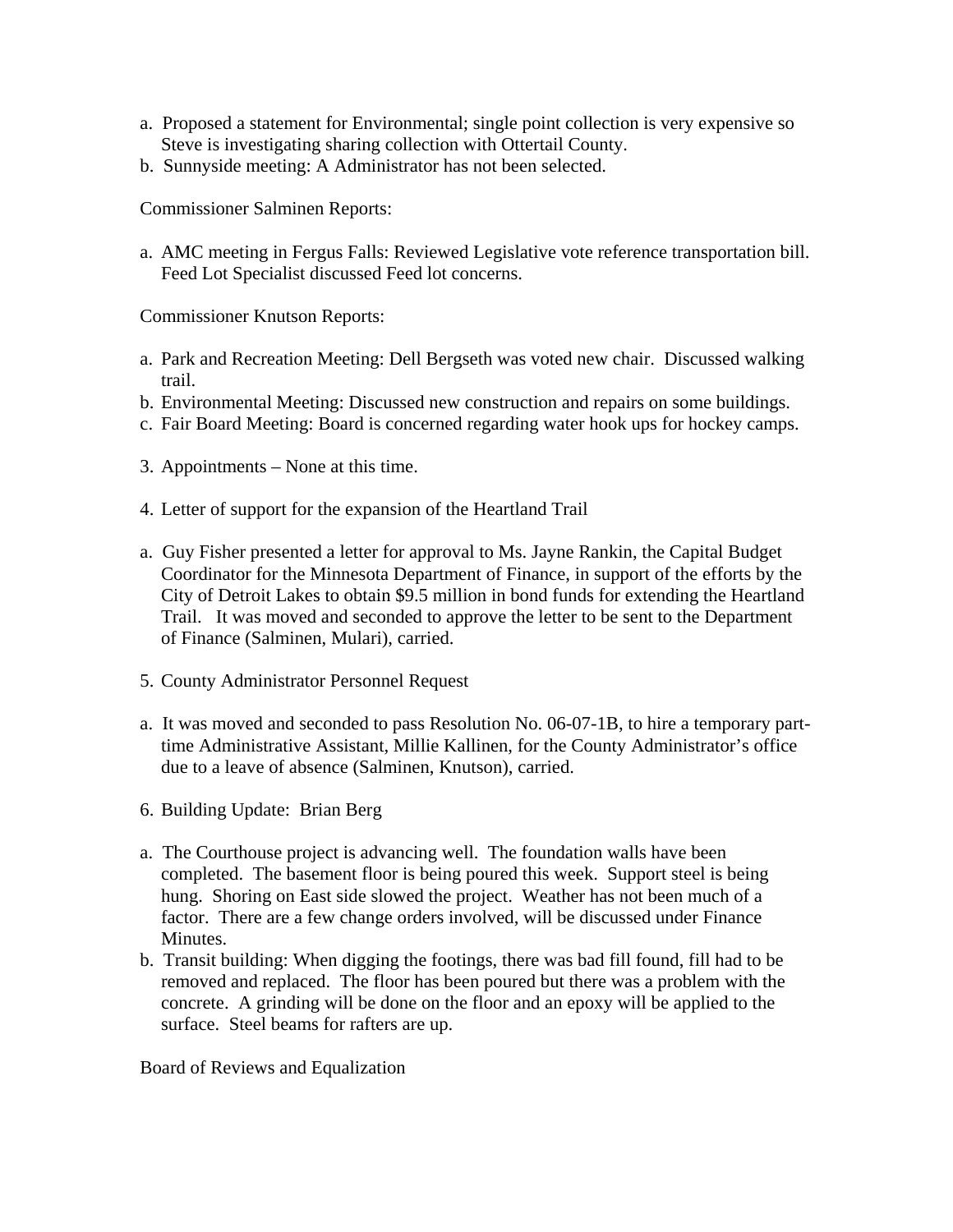1. The regular Board Meeting was recessed from 8:50 to 11:40 in order to conduct Board of Appeals and Equalization.

# Human Services

- 1. Agenda Additions None at this time.
- 2. It was moved and seconded to approve the Fraud Prevention Plan and Grant Application in the amount of \$73,500 to include the counties of Mahnomen and Clearwater (Salminen, Bellefeuille), carried.
- 3. It was moved and seconded to approve the Cooperative Agreement with John Heydt for process serving for the Child Support Unit at the rate of \$30.00 per Service and \$.50 per mile and \$20.00 per Attempted Service and \$.50 per mile (Salminen, Knutson), carried.
- 4. It was moved and seconded to approve the Minnesota Care (MCRE) Processing Contract at a reimbursement rate to the agency of \$30.00 per application with a contract amount of \$21,057.00 per year (Salminen, Knutson), carried.
- 5. It was moved and seconded to approve the renewal of the Lakes Homes and Program Development in the amount of \$52,599.00 (Salminen, Knutson), carried.
- 6. It was moved and seconded to approve the Human Service Claims with a clarification that the claims thought to be doubled were to transport multiple clients at different times (Salminen, Mulari), carried.
- 7. It was moved and seconded to approve the Community Health Reports (Salminen, Mulari), carried.
- 8. It was moved and seconded to approve the Community Health Claims (Salminen, Bellefeuille), carried.
- 9. It was moved and seconded to approve the Transit Claims (Salminen, Knutson), carried.
- 10. Sam Pierson the Financial Support Manager gave a brief update on her units, Financial Services and Child Support.

### NRM

- 1. It was moved and seconded to designate the Mountain View Recreation area a nonmotorized and non-hunting area (Salminen, Bellefeuille), carried.
- 2. It was moved and seconded to advertise for tree seedlings for planting in the spring of 2008 and 2009 (Knutson, Salminen), carried.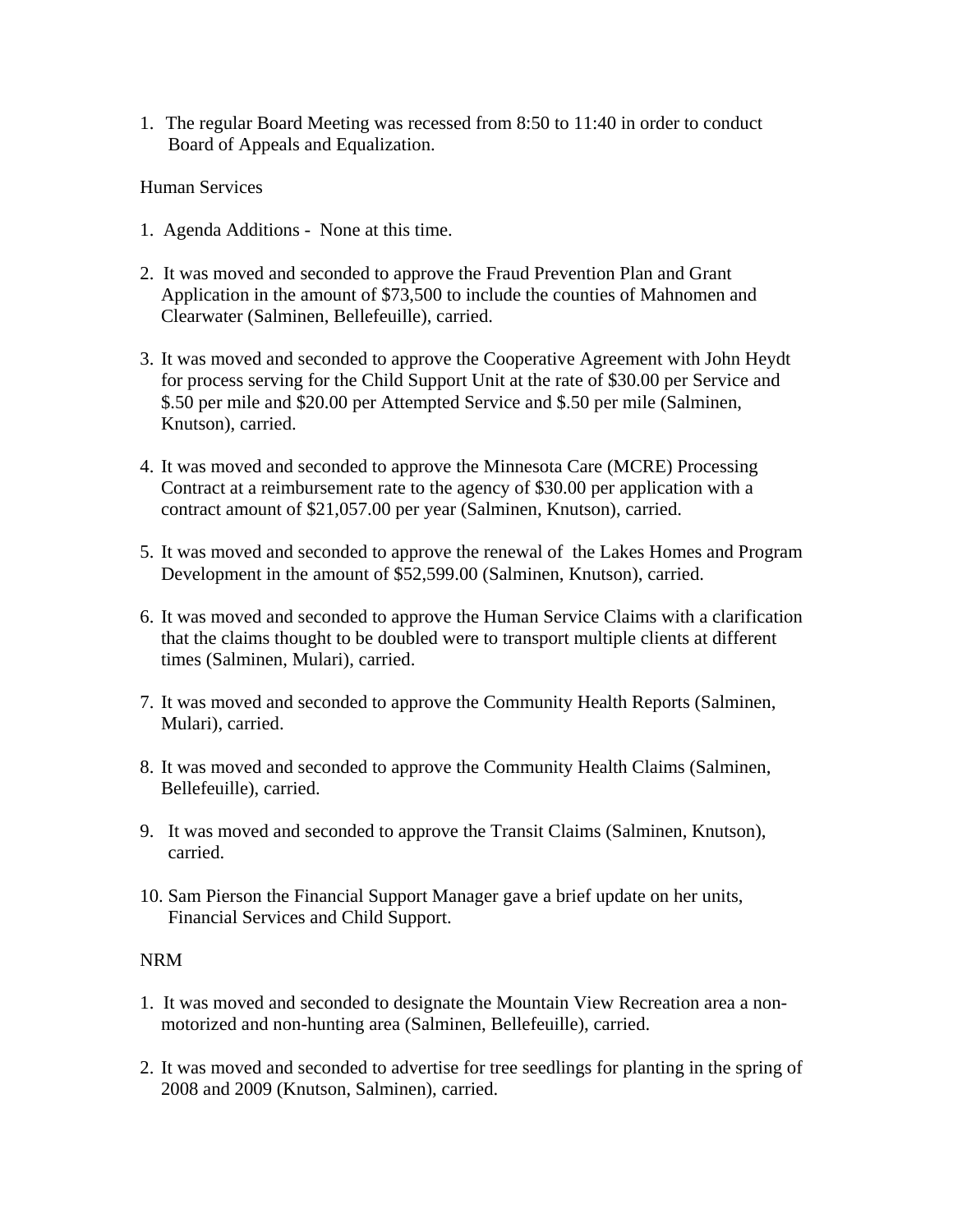#### Assessor/Environmental Services

1. It was moved and seconded to approve the following Abatements (Salminen, Mulari ), carried.

| PIN/Amount Tax Dist.                                         | <b>Request for Abatement</b> |   | Amount  | Recommendation   |
|--------------------------------------------------------------|------------------------------|---|---------|------------------|
| R 02.0171.000 Audubon                                        | Assessment error (2006)      |   | \$260   |                  |
| R02.0171.000 Audubon                                         | Assessment error (2007)      |   | \$258   |                  |
| R02.0171.002 Audubon                                         | Assessment error (2006)      |   | \$(198) |                  |
| R02.0171.002 Audubon                                         | Assessment error (2007)      |   | \$(218) | Church building  |
| was assessed on the wrong parcel.                            |                              |   |         |                  |
| P20.9046.000 Maple Grove Tribal Lease                        |                              | S | 2       | This is a tribal |
| lease and should not be assessed as a personal property tax. |                              |   |         |                  |
| P20.9059.000 Maple Grove Tribal Lease                        |                              | S | 8       | This is a tribal |
| lease and should not be assessed as a personal property tax. |                              |   |         |                  |

- 2. It was moved and seconded to accept the quote from Dan Schlauderaff for \$1,385 for a sludge containment box for the collection of runoff liquids coming from the transfer area (Salminen, Knutson), carried.
- 3. It was moved and seconded to accept the quote from R A Bristlin for \$7,462 for building repairs and an added canopy to the Transfer building (Salminen, Knutson), carried.
- 4. The White Goods Processing Building will be brought back to Finance and presented to the Board of Commissioners at a later date.
- 5. It was moved and seconded to purchase a set of two-way radios up to \$960 and to purchase a filter cabinet up to \$500 for the Transfer Station (Salminen, Bellefeuille), carried.

Finance Committee Minutes

- 1. It was moved and seconded to approve the Finance Claims (Salminen, Knutson), carried.
- 2. It was moved and seconded to issue a \$25 change fund for the Tramway system (Bellefeuille, Salminen), carried.
- 3. It was moved and seconded to replace the jail kitchen door at an estimated valve of \$1,255 (Salminen, Mulari), carried.
- 4. It was moved and seconded to approve a change order to JP Structures in the amount of \$6,236 for fill replacement and \$1,245.75 to repair a damaged waterline during construction for the Transit Building (Salminen, Bellefeuille), carried.